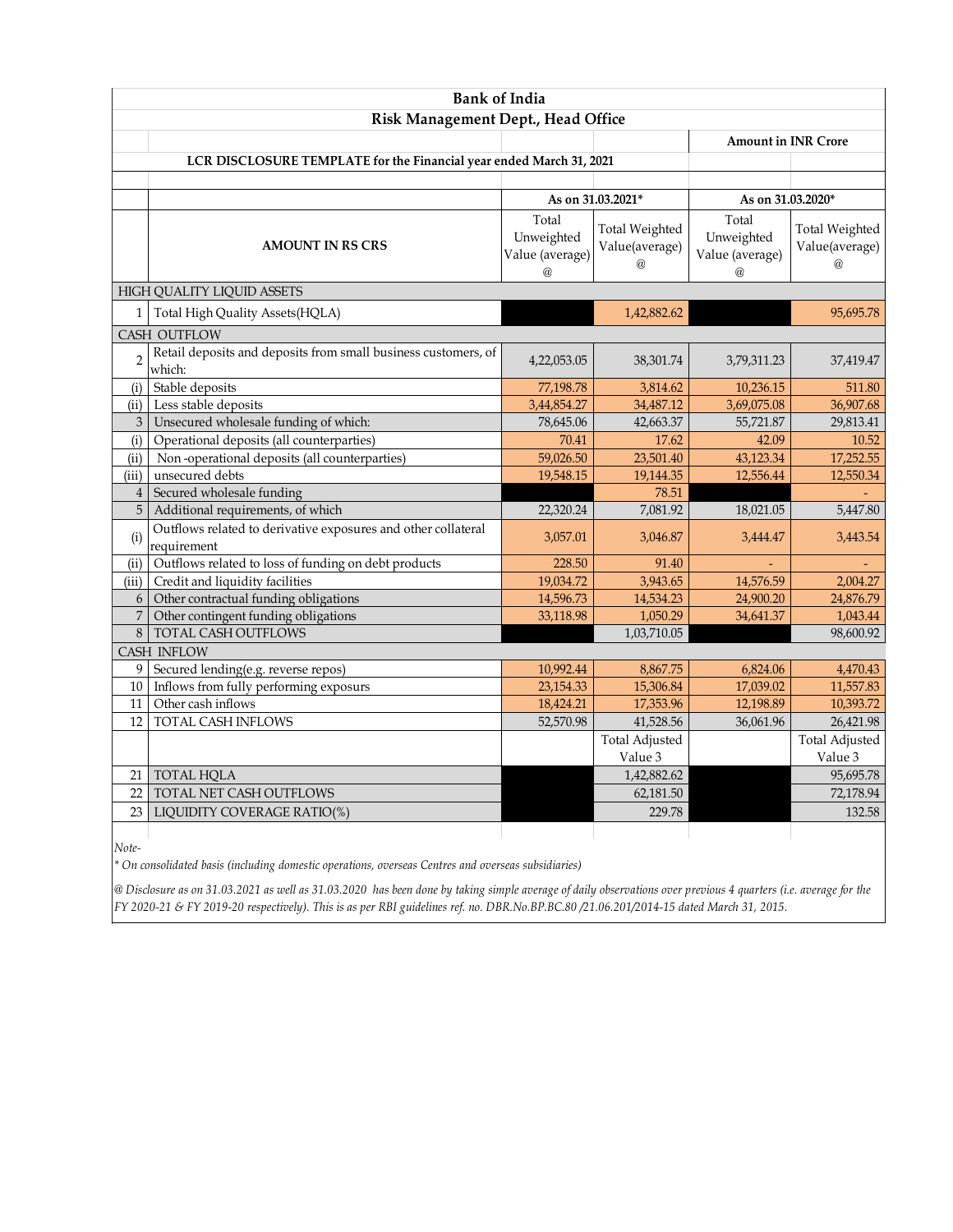## **Bank of India**

## **LCR Disclosure Template for the Financial Year ended March 31, 2021**

## **Qualitative disclosures with regard to LCR**

W.e.f. 1st January 2015, the Bank has implemented guidelines on Liquidity Coverage Ratio (LCR) as directed by Reserve Bank of India.

The LCR standard aims to ensure that a bank maintains an adequate level of unencumbered High Quality Liquid Assets (HQLA) that can be converted into cash to meet its liquidity needs for a 30 calendar day time horizon under a significantly severe liquidity stress scenario. At a minimum, the stock of liquid assets should enable the bank to survive until next 30 calendar days under a severe liquidity stress scenario.

$$
LCR = \frac{High Quality Liquid Assets (HQLA)}{Total net cash outflows over the next 30 calendar days}
$$

Here,

- HQLA comprises of level 1 and level 2 assets, in other words these are cash or near to cash items which can be easily used / discounted in the market in case of need.
- Net cash outflows are excess of total inflows over total outflows under stressed situation as defined by Basel / RBI. While arriving at the net cash outflow, the inflows are taken with pre-defined hair-cuts and the outflows are taken at predefined run-off factors.
- In case stressed inflows are more than the stressed outflows, 25% of total outflows shall be taken as total net cash outflows to arrive at the LCR.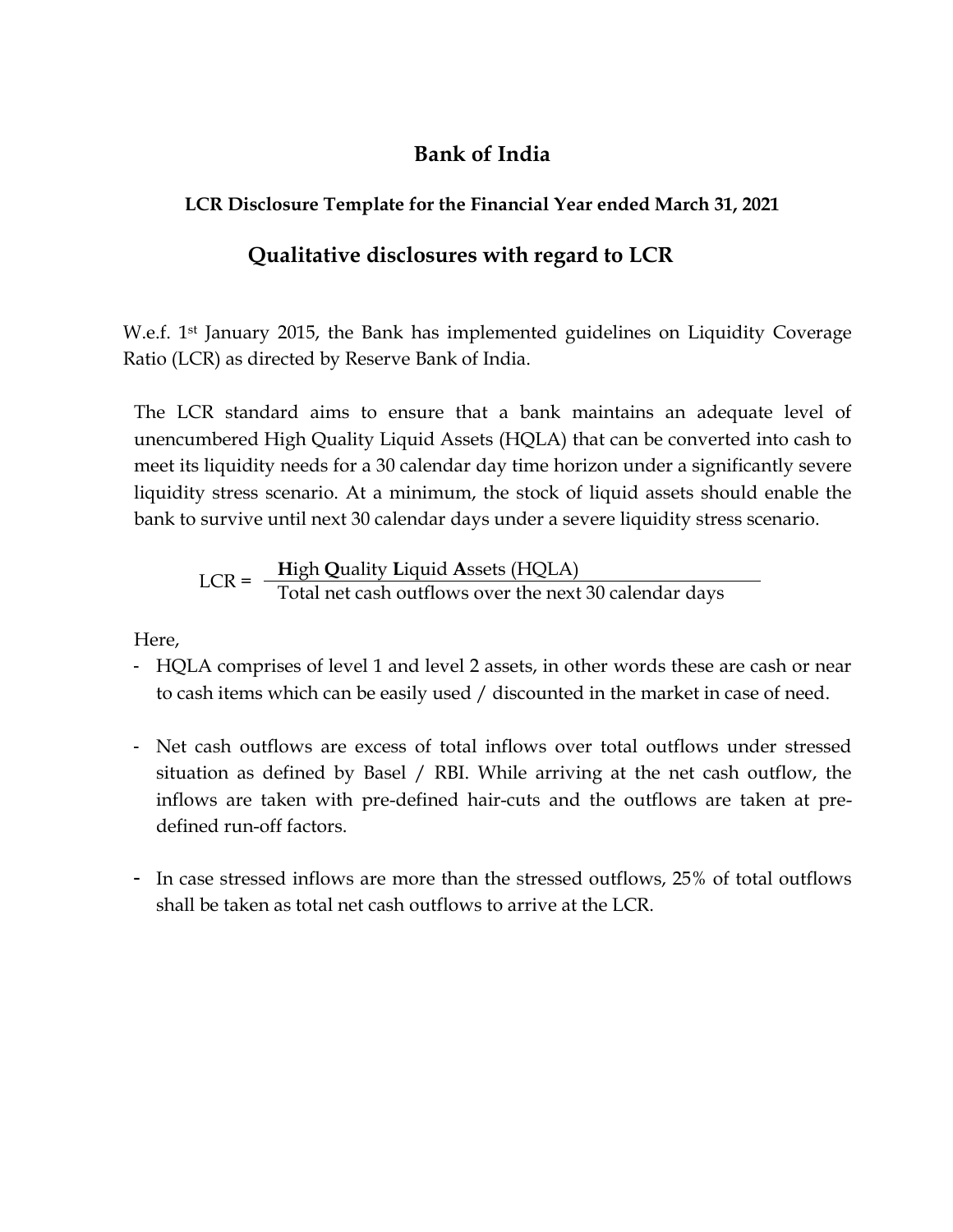- With effect from 01.01.2015, Banks are required to maintain minimum 60% LCR on an ongoing basis. The same shall reach 100% as on 01.01.2019 with incremental increase of 10% each year.

|                   |     |     | $[01.01.2015]01.01.2016]01.01.2017]01.01.2018]01.01.2019]01.04.2020]01.10.2020$ |     |      |     |     |
|-------------------|-----|-----|---------------------------------------------------------------------------------|-----|------|-----|-----|
| Minimum I<br>LCR. | 60% | 70% | 80%                                                                             | 90% | 100% | 80% | 90% |

However , in order to accommodate the burden on bank's cash flow on account of Covid 19 pandemic , RBI vide circular no DOR.BP.BC.No.65/21.04.098/2019-20, dated April 17,2020 permitted Banks to maintain LCR as under:

| From date of Circular to September 30, 2020 | 80%  |
|---------------------------------------------|------|
| Oct 1, 2020 to March 31, 2021               | 90%  |
| April 1, 2021 onwards                       | 100% |

**Main Drivers of LCR**: The main drivers of the LCR are adequacy of High Quality Liquid Assets (HQLA) and lower net cash outflow on account of higher funding sources from retail customers. Sufficient stock of HQLA helped the Bank to maintain adequate LCR.

**Composition of HQLA:** The composition of High Quality Liquid Assets (HQLA) mainly consists of cash balances, excess SLR, excess CRR and FALLCR (Facility to Avail Liquidity for Liquidity Coverage Ratio).

The composition of HQLA as on date of disclosure is given below:

| Cash in hand                                                                                                                                                                                                       | 2.29%  |
|--------------------------------------------------------------------------------------------------------------------------------------------------------------------------------------------------------------------|--------|
| <b>Excess CRR</b> balance                                                                                                                                                                                          | 12.71% |
| Government securities in excess of minimum SLR Requirement                                                                                                                                                         | 18.61% |
| Government securities within the mandatory SLR Requirement, to<br>the extent allowed by RBI under MSF including FALLCR<br>(presently to the extent of 15 percent of NDTL as allowed for<br>MSF)                    | 10.20% |
| Marketable securities issued or guaranteed by foreign sovereigns<br>having 0% risk weight under Basel II standardized approach and<br>other securities adjustments on account of Repo/Reverse Repo<br>transactions | 3.00%  |
| Facility to Avail Liquidity for Liquidity Coverage Ratio                                                                                                                                                           | 51.20% |
| Level 2 Assets                                                                                                                                                                                                     | 2%     |